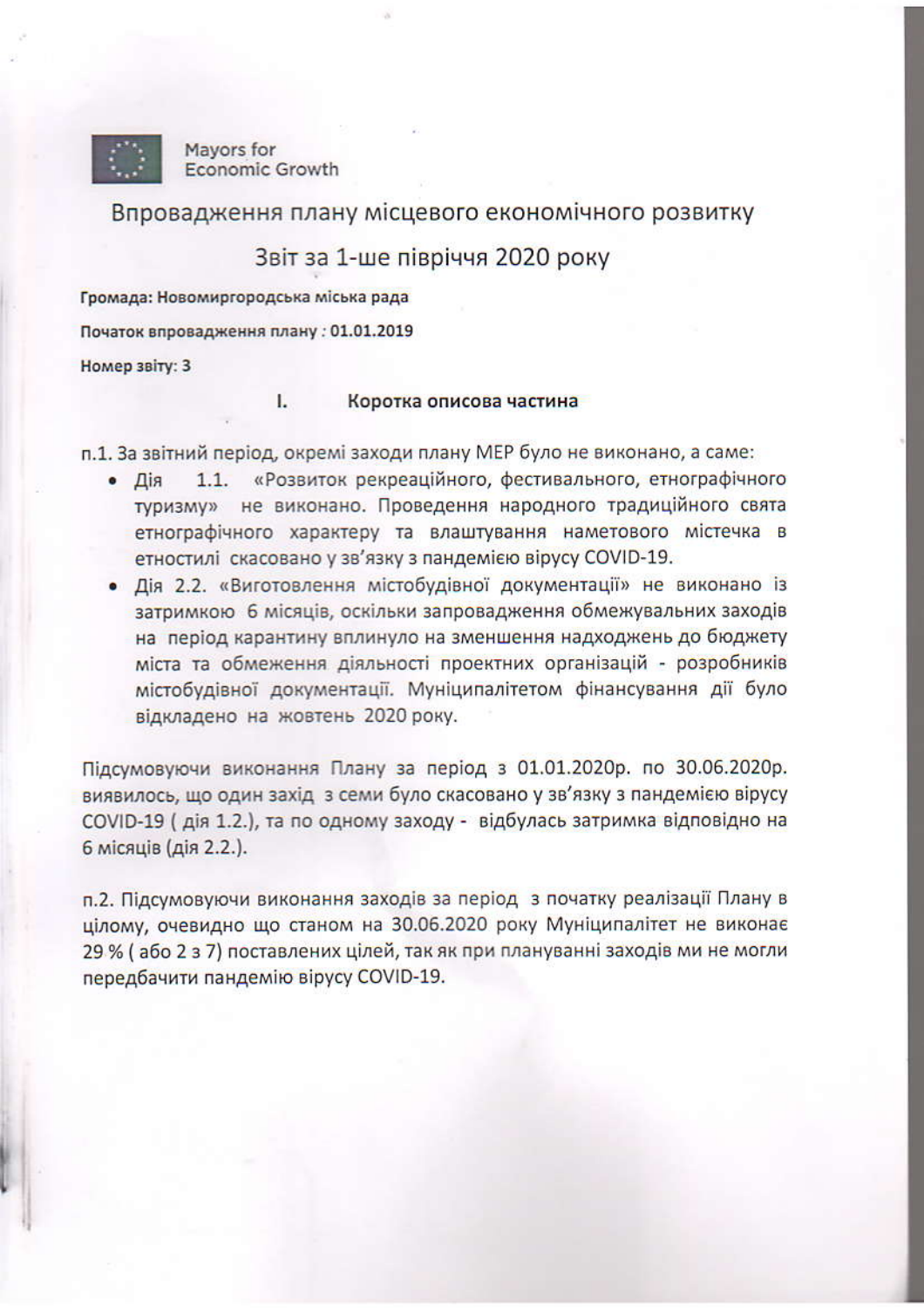| Дü                                                                             | Дата<br>початку -<br>дата<br>завершенн<br>я | Заплановано                                                                                                                       | Виконано (переносимо дані з Ваших звітів за минулі періоди в                                       | колонки 4 та 5).                                                                  | Використано коштів:<br>всього наростаючим підсумком                         |                                                                        |
|--------------------------------------------------------------------------------|---------------------------------------------|-----------------------------------------------------------------------------------------------------------------------------------|----------------------------------------------------------------------------------------------------|-----------------------------------------------------------------------------------|-----------------------------------------------------------------------------|------------------------------------------------------------------------|
|                                                                                |                                             | Очікувані<br>результати станом<br>на 30.06.2020                                                                                   | Варіанти відповідей:<br>За графіком<br>٠<br>Незначна затримка<br>Випереджаємо графік<br>٠          | Значна затримка (потребує короткий коментар)<br>Інше (потребує короткий коментар) |                                                                             | станом на 30.06.2020р.,<br>грн/євро<br>(за курсом НБУ на 01.07.2020) * |
|                                                                                |                                             |                                                                                                                                   | 1-6 місяць<br>впровадження плану.<br>(якщо раніше звітували<br>1 nisplaus 2019)<br>33 <sub>1</sub> | 7-12 місяць<br>впровадження<br>плану (якщо<br>раніше звітували за                 | 13-18 місяць<br>впровадження плану<br>(1 півріччя 2020)                     |                                                                        |
|                                                                                | $\overline{2}$                              | $\overline{3}$                                                                                                                    | $\overline{4}$                                                                                     | 5                                                                                 | 6 <sup>1</sup>                                                              | $\overline{7}$                                                         |
| 1.1. Розвиток<br>рекреаційного,<br>фестивального,<br>етнографічного<br>туризму | 01.03.2019-<br>31.10.2020                   | Проведено народне<br>традиційне<br>свято<br>етнографічного<br>характеру,<br>щорічний<br>Всеукраїнський<br>молодіжний<br>фестиваль | За графіком                                                                                        | За графіком                                                                       | Інше<br>Заходи скасовано у<br>зв"язку з пандемією<br><b>Bipycy COVID-19</b> | 10500 грн /350 євро                                                    |

## **II. ГРАФІК РЕАЛІЗАЦІЇ / ПЛАН МОНІТОРИНГУ**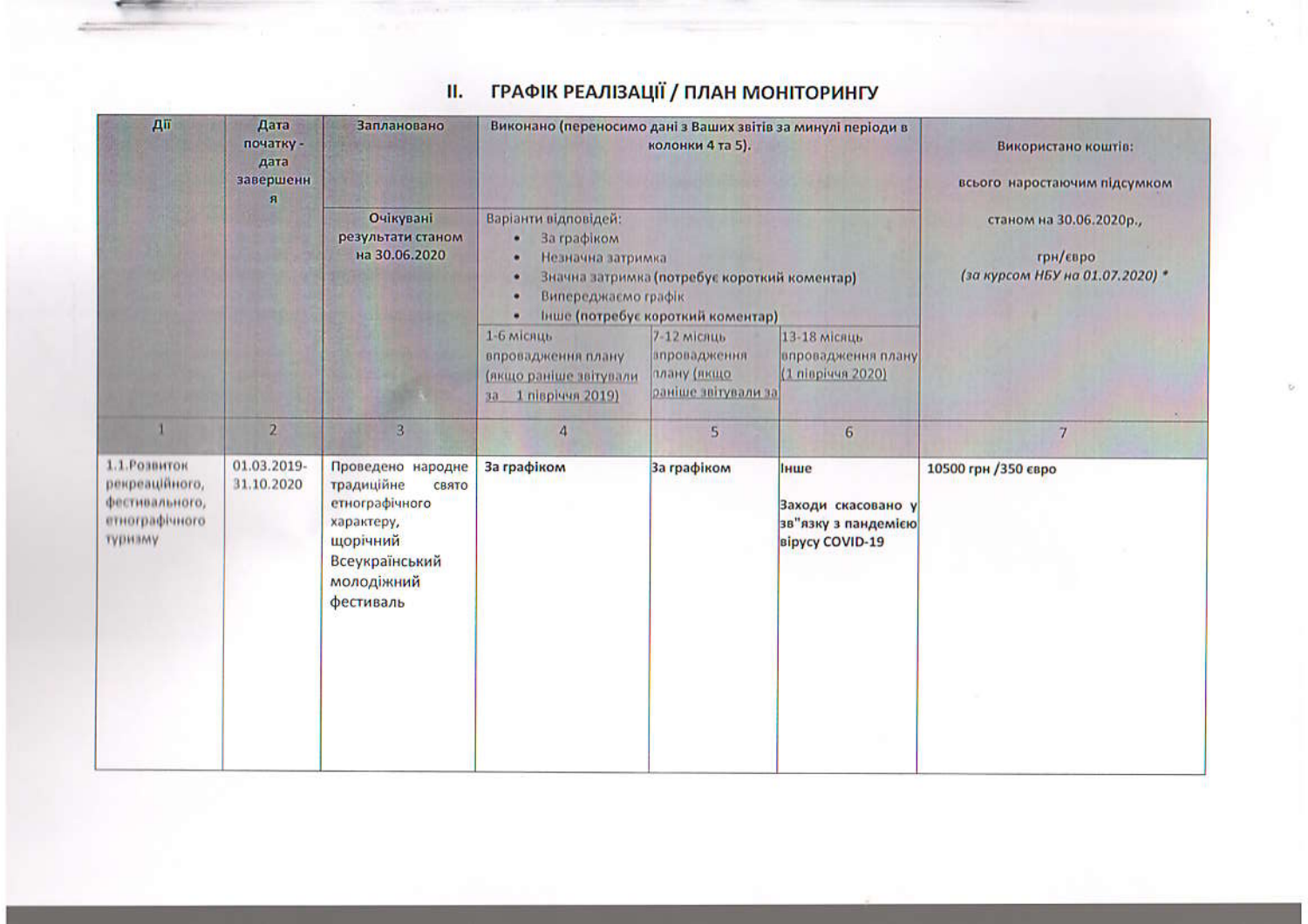| $\mathbf{1}$                                                                                                                                     | $\overline{2}$                                                                   | 3                                                                                                                                                                                                                                                                                                     | 4           | 5           | 6           | $\overline{7}$      |
|--------------------------------------------------------------------------------------------------------------------------------------------------|----------------------------------------------------------------------------------|-------------------------------------------------------------------------------------------------------------------------------------------------------------------------------------------------------------------------------------------------------------------------------------------------------|-------------|-------------|-------------|---------------------|
| 1.2. Розробка та<br>активація<br>різноманітних<br>шляхів<br>інформування<br>населення<br>регіону та країни<br>про туристичний<br>потенціал міста | Поширення<br><b>Ta</b><br>оновлення -<br>постійно<br>протягом<br>2019<br>2020pp. | Опубліковано<br>поновлену<br>інформацію щодо<br>туристичних<br>можливостей<br>території<br>Муніципалітету в<br>місцевих засобах<br>масової<br>інформації,<br>інформаційній<br>листівці<br><b>Міської</b><br>ради,<br>Ha<br>офіційному<br>веб-<br>сайті<br>Муніципалітету та<br>соціальних<br>мережах. | За графіком | За графіком | За графіком | 15000 грн /500 євро |
| 2,1,<br>Виготовлення<br>землевпорядної<br>документації                                                                                           | 01.10.2019-<br>30.11.2019                                                        | Виготовлено проект<br>землеустрою<br>щодо<br>встановлення<br>(відновлення)<br>меж<br>земельної ділянки в<br>натурі<br>(на<br>місцевості)<br>загальною<br>площею<br>$8,5$ ra                                                                                                                           |             | За графіком |             | 15000 грн /500 євро |

 $\mathbf{b}$ 

**Contract Contract Contract**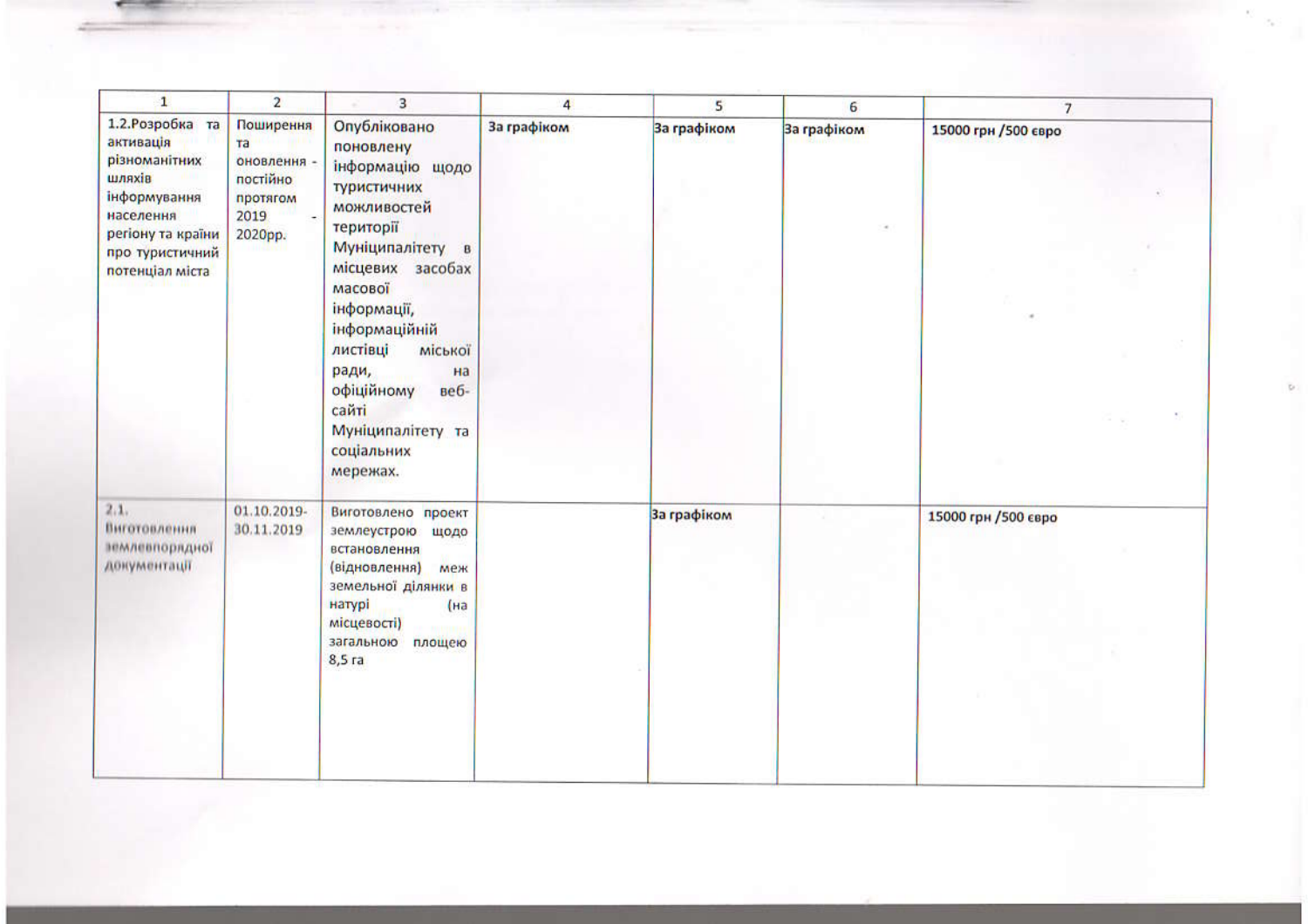| $\mathbf{1}$                                                                                 | $\overline{\mathbf{z}}$              | 3                                                                                                                                                          |                |                                                   |                                                                                                                                                                    |                       |
|----------------------------------------------------------------------------------------------|--------------------------------------|------------------------------------------------------------------------------------------------------------------------------------------------------------|----------------|---------------------------------------------------|--------------------------------------------------------------------------------------------------------------------------------------------------------------------|-----------------------|
| 2.2.Виготовленн                                                                              | 01.07.2019-                          |                                                                                                                                                            | $\overline{4}$ | 5                                                 | 6                                                                                                                                                                  | $\overline{7}$        |
| я містобудівної<br>документації                                                              | 30.09.2019                           | Не виконано.<br>Фінансування дії<br>відкладено на<br>жовтень 2020 року                                                                                     |                | Значна затримка<br>Брак коштів у<br>бюджеті міста | Значна затримка<br>Брак<br>коштів<br>v<br>бюджеті<br>міста,<br>обмеження<br>діяльності<br>проектних<br>організацій<br>розробників<br>містобудівної<br>документації | ********              |
| 2.3.<br>Упорядкування<br>під'їзних шляхів<br>до території<br>зони відпочинку                 | 01.04.2020-<br>01.11.2020            | Виконано<br>планування,<br>грейдерування,<br>підсипка під'їзних<br>шляхів до<br>території<br>рекреаційного<br>призначення<br>загальною<br>протяжністю 1 км |                |                                                   | За графіком                                                                                                                                                        | 20000 грн /666 євро   |
| 3.1. Створення<br>та відкриття<br>сучасного<br>центру надання<br>адміністративни<br>х послуг | $01.08.2019 -$<br>01.08.2020<br>року | Проведено ремонт<br>приміщення під<br>розміщення -----<br>сучасного центру<br>надання<br>адміністративних<br>послуг                                        |                | За графіком                                       | За графіком                                                                                                                                                        | 62000 грн / 2067 євро |